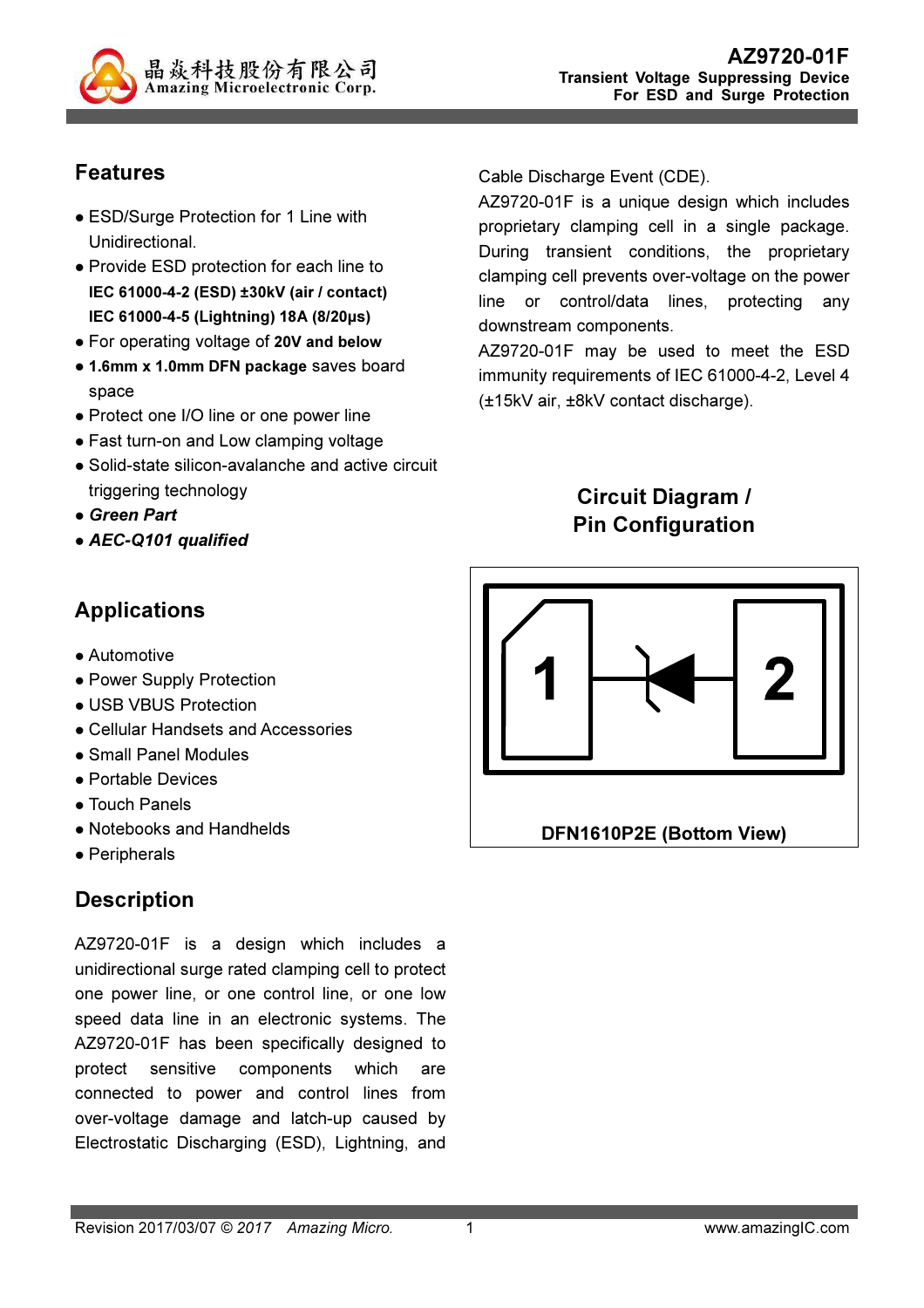

#### **SPECIFICATIONS**

| <b>ABSOLUTE MAXIMUM RATINGS</b>                |                            |                 |              |  |
|------------------------------------------------|----------------------------|-----------------|--------------|--|
| <b>PARAMETER</b>                               | <b>SYMBOL</b>              | <b>RATING</b>   | <b>UNITS</b> |  |
| Peak Pulse Current ( $tp = 8/20\mu s$ )        | <b>I</b> pp                | 18              | A            |  |
| Operating Supply Voltage (pin-1 to pin-2)      | $V_{DC}$                   | 22              | V            |  |
| pin-1 to pin-2 ESD per IEC 61000-4-2 (Air)     | $V_{ESD-1}$                | ±30             | kV           |  |
| pin-1 to pin-2 ESD per IEC 61000-4-2 (Contact) | $V_{ESD-2}$                | ±30             | kV           |  |
| <b>Lead Soldering Temperature</b>              | $T_{SOL}$                  | 260 (10 sec.)   | $^{\circ}C$  |  |
| <b>Operating Temperature</b>                   | $\mathsf{T}_{\mathsf{OP}}$ | $-55$ to $+125$ | $^{\circ}C$  |  |
| Storage Temperature                            | ${\sf T}_{\text{STO}}$     | -55 to +150     | $^{\circ}C$  |  |

| <b>ELECTRICAL CHARACTERISTICS</b>                 |                        |                                                                  |             |            |            |              |
|---------------------------------------------------|------------------------|------------------------------------------------------------------|-------------|------------|------------|--------------|
| <b>PARAMETER</b>                                  | <b>SYMBOL</b>          | <b>CONDITIONS</b>                                                | <b>MINI</b> | <b>TYP</b> | <b>MAX</b> | <b>UNITS</b> |
| Reverse Stand-Off                                 |                        |                                                                  |             |            | 20         | $\vee$       |
| Voltage                                           | <b>V<sub>RWM</sub></b> | pin-1 to pin-2, $T=25 \degree C$                                 |             |            |            |              |
| Reverse Leakage                                   |                        | $V_{\text{RWM}}$ = 20V, T=25 °C, pin-1 to                        |             |            | 0.1        |              |
| Current                                           | $I_{\text{Leak}}$      | pin-2                                                            |             |            |            | μA           |
| Reverse Breakdown                                 |                        | $I_{\text{BV}}$ = 1mA, T=25 °C, pin-1 to                         | 22.8        |            | 27         | $\vee$       |
| Voltage                                           | $V_{BV}$               | pin-2                                                            |             |            |            |              |
| <b>Forward Voltage</b>                            | $V_F$                  | $I_F$ = 15mA, T=25 °C, pin-2 to                                  | 0.5         |            | 1.2        | V            |
|                                                   |                        | pin-1                                                            |             |            |            |              |
|                                                   |                        | I <sub>PP</sub> =5A, tp=8/20 $\mu$ s, T=25 °C,                   |             | 24.5       |            | $\vee$       |
| <b>Surge Clamping</b>                             | $V_{CL-surge}$         | pin-1 to pin-2                                                   |             |            |            |              |
| Voltage                                           |                        | I <sub>PP</sub> =18A, tp=8/20 $\mu$ s, T=25 °C,                  |             | 28         |            | $\vee$       |
|                                                   |                        | pin-1 to pin-2                                                   |             |            |            |              |
|                                                   |                        |                                                                  |             |            |            |              |
| <b>ESD Clamping</b>                               | $V_{\text{clamp}}$     | IEC 61000-4-2 +8kV ( $I_{TLP}$ =<br>16A), T=25 °C, Contact mode, |             | 25.5       |            | $\vee$       |
| Voltage (Note 1)                                  |                        | pin-1 to pin-2                                                   |             |            |            |              |
|                                                   |                        |                                                                  |             |            |            |              |
| <b>ESD Dynamic</b>                                |                        | IEC 61000-4-2 0~+8kV,                                            |             | 0.06       |            | $\Omega$     |
| $R_{\text{dynamic}}$<br><b>Turn-on Resistance</b> |                        | T=25 °C, Contact mode, pin-1<br>to pin-2                         |             |            |            |              |
| Channel Input                                     |                        | $V_R$ = 0V, f = 1MHz, T=25 °C,                                   |             |            |            |              |
| Capacitance                                       | $C_{IN}$               | pin-1 to pin-2                                                   |             | 250        | 300        | рF           |

Note 1: ESD Clamping Voltage was measured by Transmission Line Pulsing (TLP) System.

TLP conditions:  $Z_0$ = 50 $\Omega$ ,  $t_p$ = 100ns,  $t_r$ = 1ns.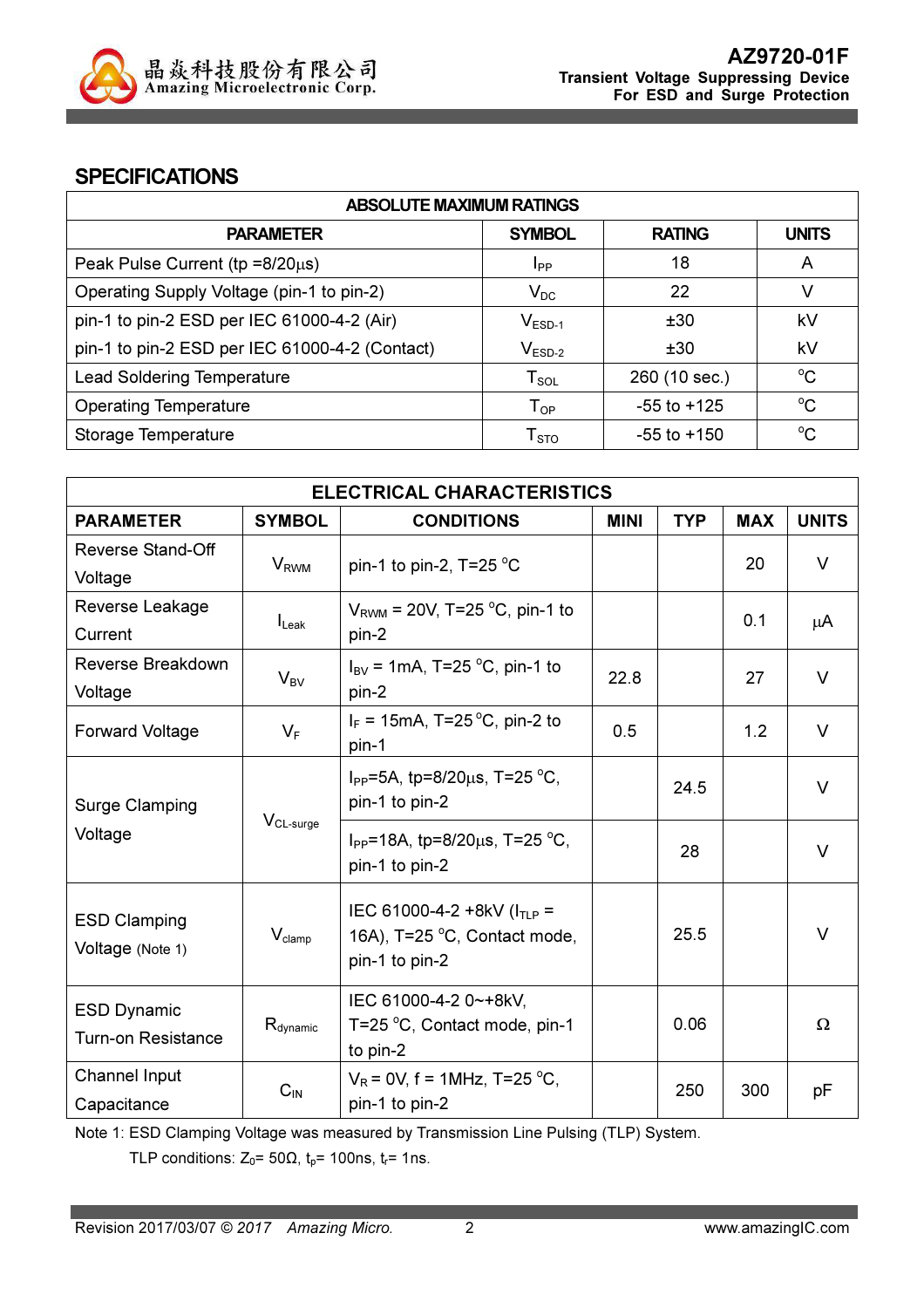

# Typical Characteristics

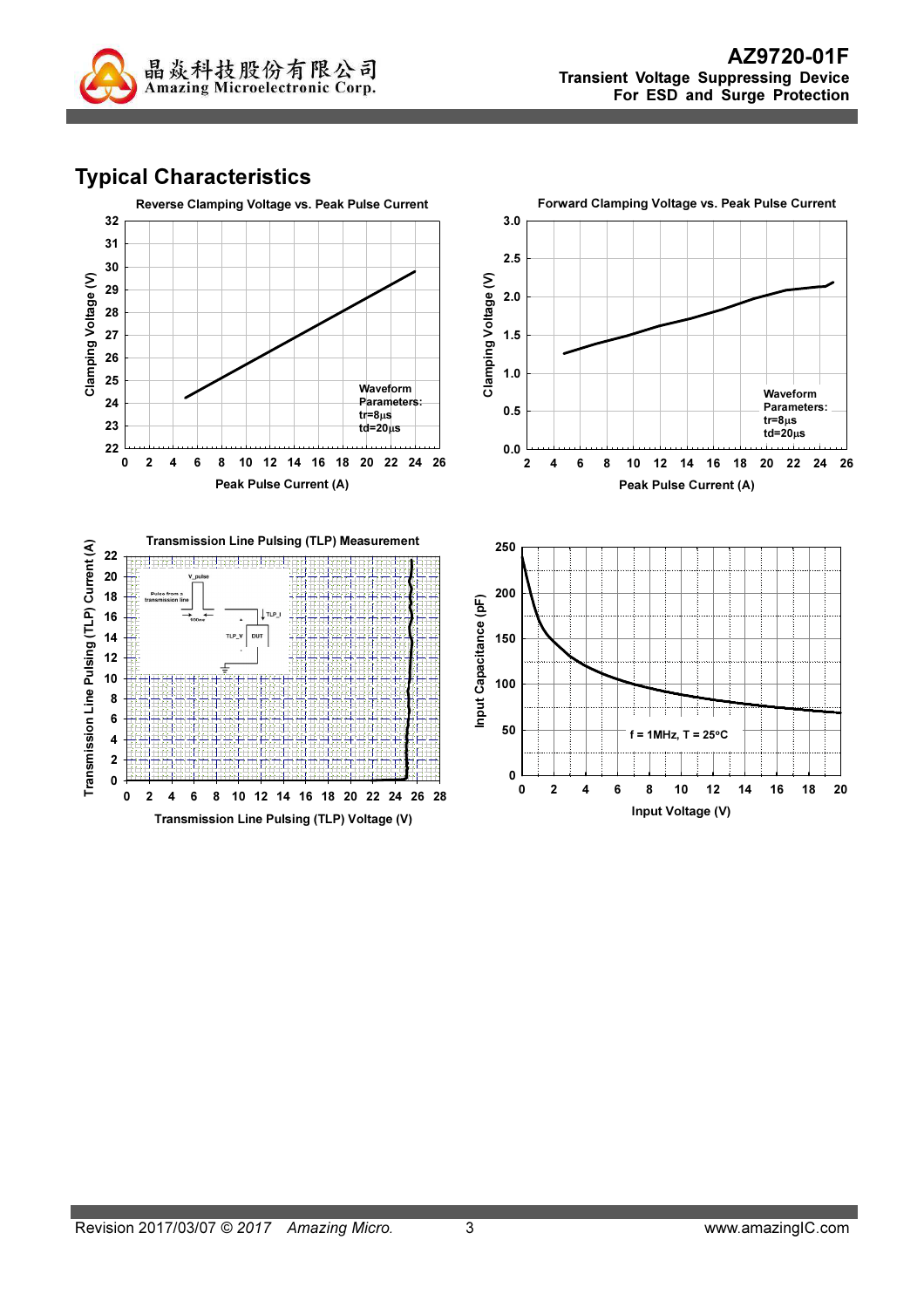

# Applications Information

The AZ9720-01F is designed to protect one line against System ESD/Lightning pulses by clamping them to an acceptable reference.

The usage of the AZ9720-01F is shown in Fig. 1. Protected lines, such as data lines, control lines, or power lines, are connected at pin 1. The pin 2 should be connected directly to a ground plane on the board. All path lengths connected to the pins of AZ9720-01F should be kept as short as possible to minimize parasitic inductance in the board traces.

In order to obtain enough suppression of ESD induced transient, good circuit board is critical. Thus, the following guidelines are recommended:

- Minimize the path length between the protected lines and the AZ9720-01F.
- Place the AZ9720-01F near the input terminals or connectors to restrict transient coupling.
- The ESD current return path to ground should be kept as short as possible.
- Use ground planes whenever possible.
- NEVER route critical signals near board edges and near the lines which the ESD transient easily injects to.



Fig. 1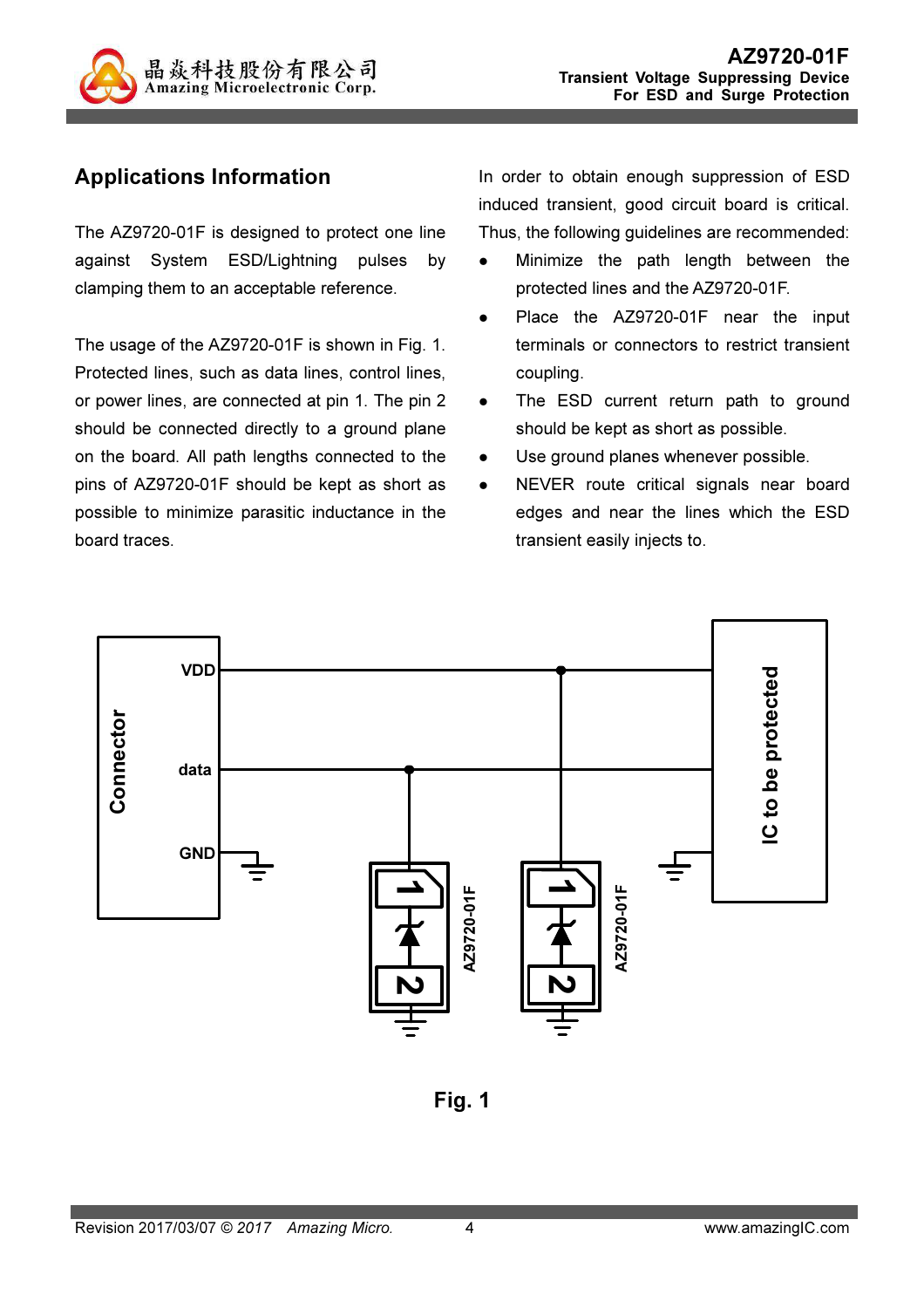

Fig. 2 shows another simplified example of using AZ9720-01F to protect the control lines, low speed data lines, and power lines from ESD transient stress.



Fig. 2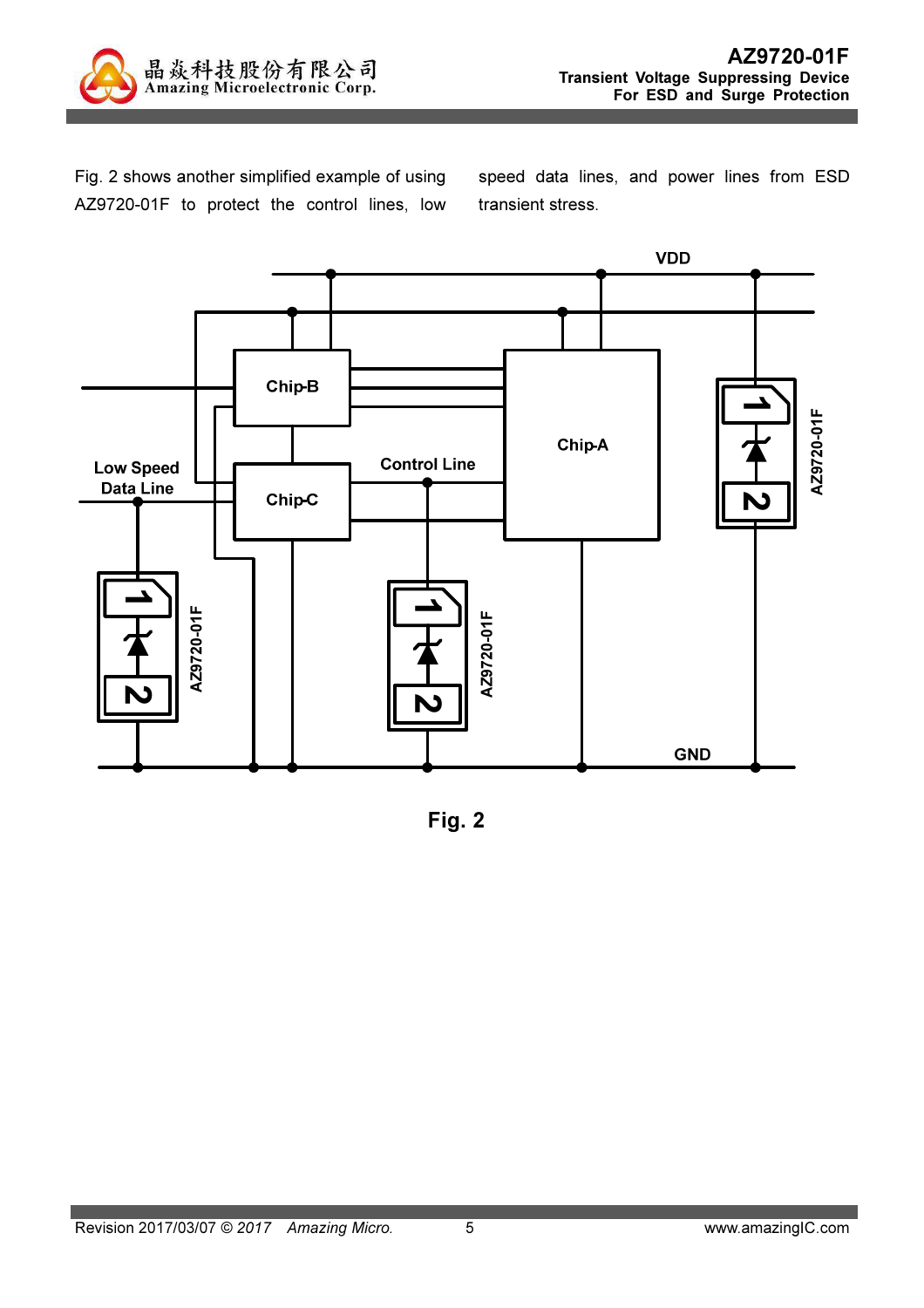

## Mechanical Details











#### PACKAGE DIMENSIONS

| <b>SYMBOL</b>  | <b>Millimeter</b> |                |      |  |
|----------------|-------------------|----------------|------|--|
|                | Min.              | Typ.           | Max. |  |
| D              | 0.95              | 1.00           | 1.05 |  |
| Е              | 1.55              | 1.60           | 1.65 |  |
| C              | 0.75              | 0.80           | 0.85 |  |
| A              | 0.45              | 0.50           | 0.55 |  |
| A <sub>1</sub> |                   | 0.02           | 0.05 |  |
| e1             |                   | <b>1.10BSC</b> |      |  |
| F              | 0.10              | 0.15           | 0.20 |  |
| Н              | 0.15              | 0.20           | 0.25 |  |
| L              | 0.35              | 0.40           | 0.45 |  |

# LAND LAYOUT



#### Notes:

This LAND LAYOUT is for reference purposes only. Please consult your manufacturing partners to ensure your company's PCB design guidelines are met.